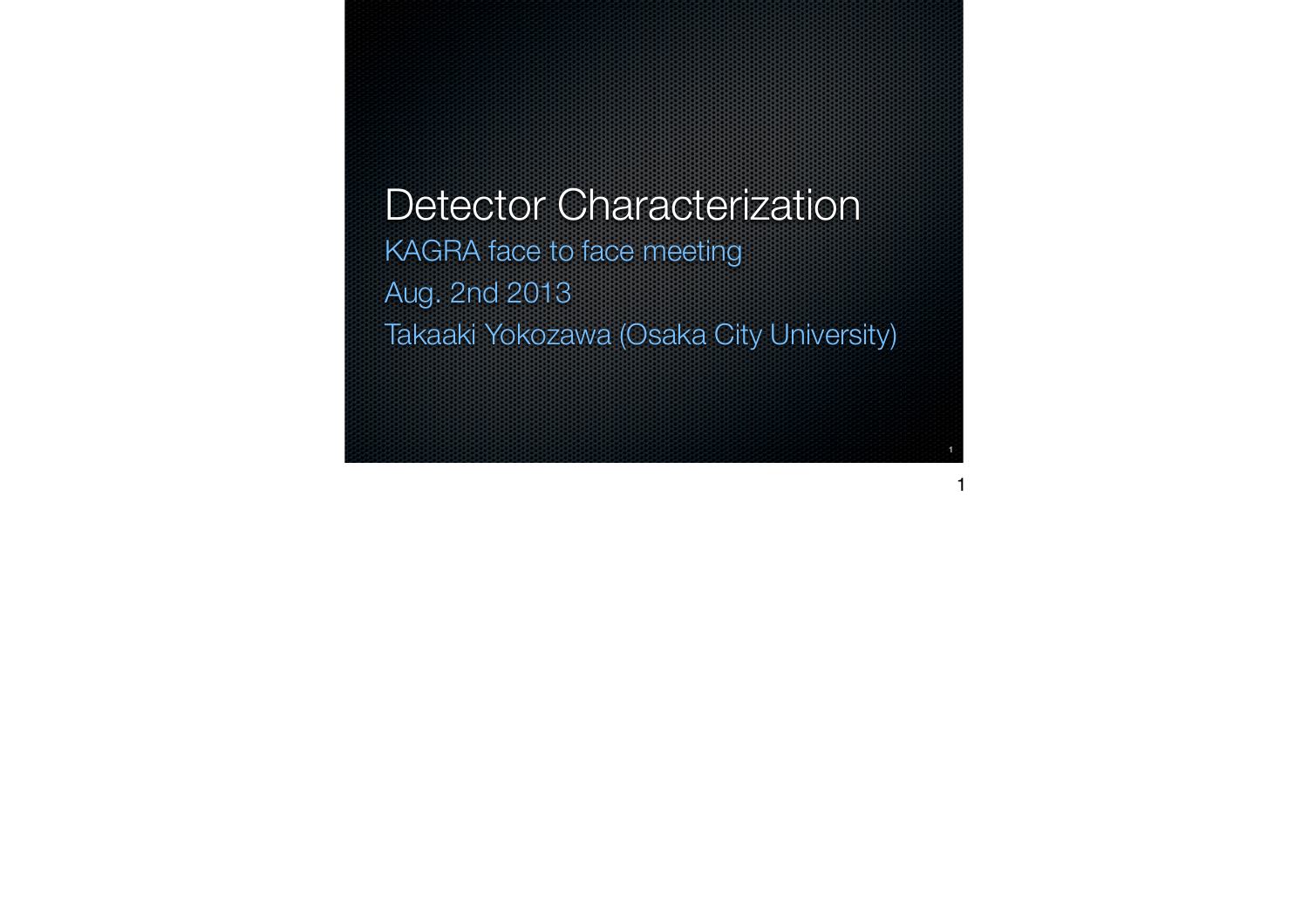### **Contents**

- **\*** Introduction (Yokozawa)
- DetChar system (Yokozawa)
- collaboration with Korea and LSC(Yamamoto)
- Report of violin mode (Yuzurihara)
- Repoat of globally correlated magnetic noise (Nishizawa)

**2**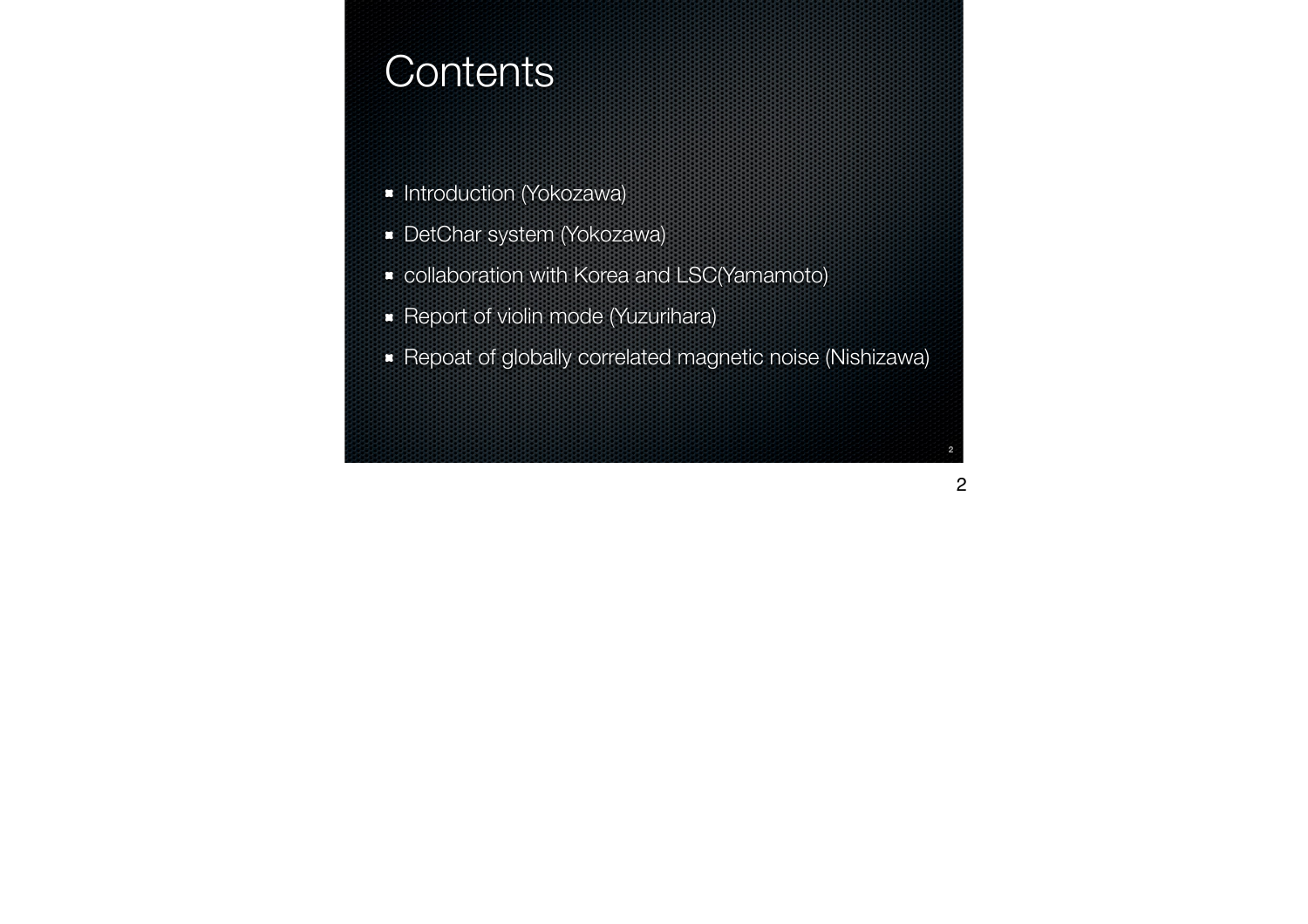# Concept of DetChar group

- **Developing tools with co-operation of detector member** 
	- **Smooth work when commissioning**
	- **Develop useful tools for everyone**
- **Preparation for observation** 
	- **Monitors for stationary/non-stationary noise**
	- Data quality check (DQF)
	- **\*** Realtime study on possible noise source
		- **noise study which affects detector sensitivity**

**3**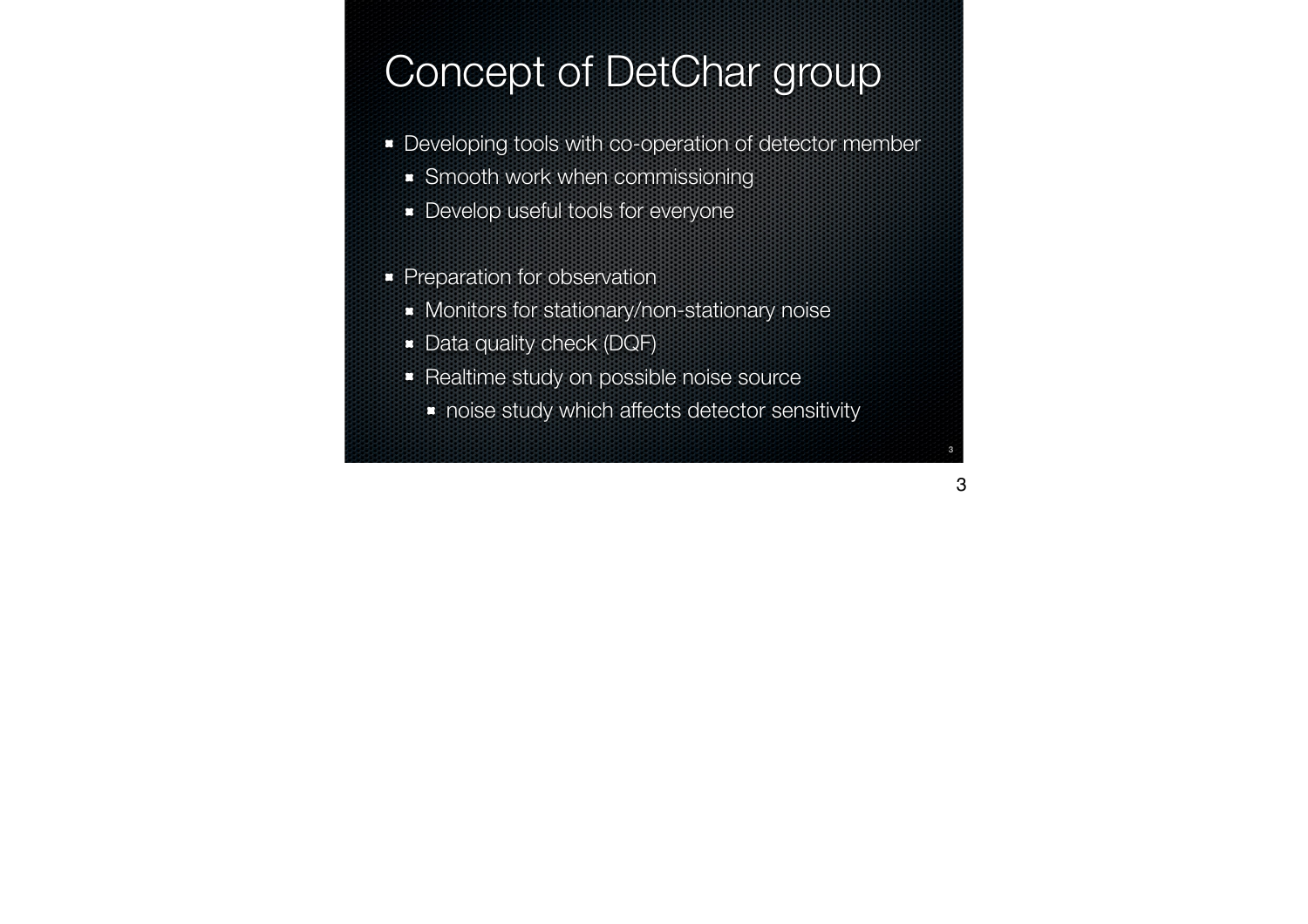## DetChar subgroup



・Report DetChar group progress ・Comments/suggestion to/from other group

・Report from subgroup leader ・Announce and discussion

・Pick up requests of DetChar group

| <b>DetChar Project</b> |                 |          |  |
|------------------------|-----------------|----------|--|
| <b>Glitch Monitor</b>  | Line Monitor    |          |  |
| Leader                 | Leader          |          |  |
| Analysis member        | Analysis member |          |  |
| Detector member        | Detector member |          |  |
| DetChar member         | DetChar member  | $\cdots$ |  |
|                        |                 |          |  |
|                        |                 |          |  |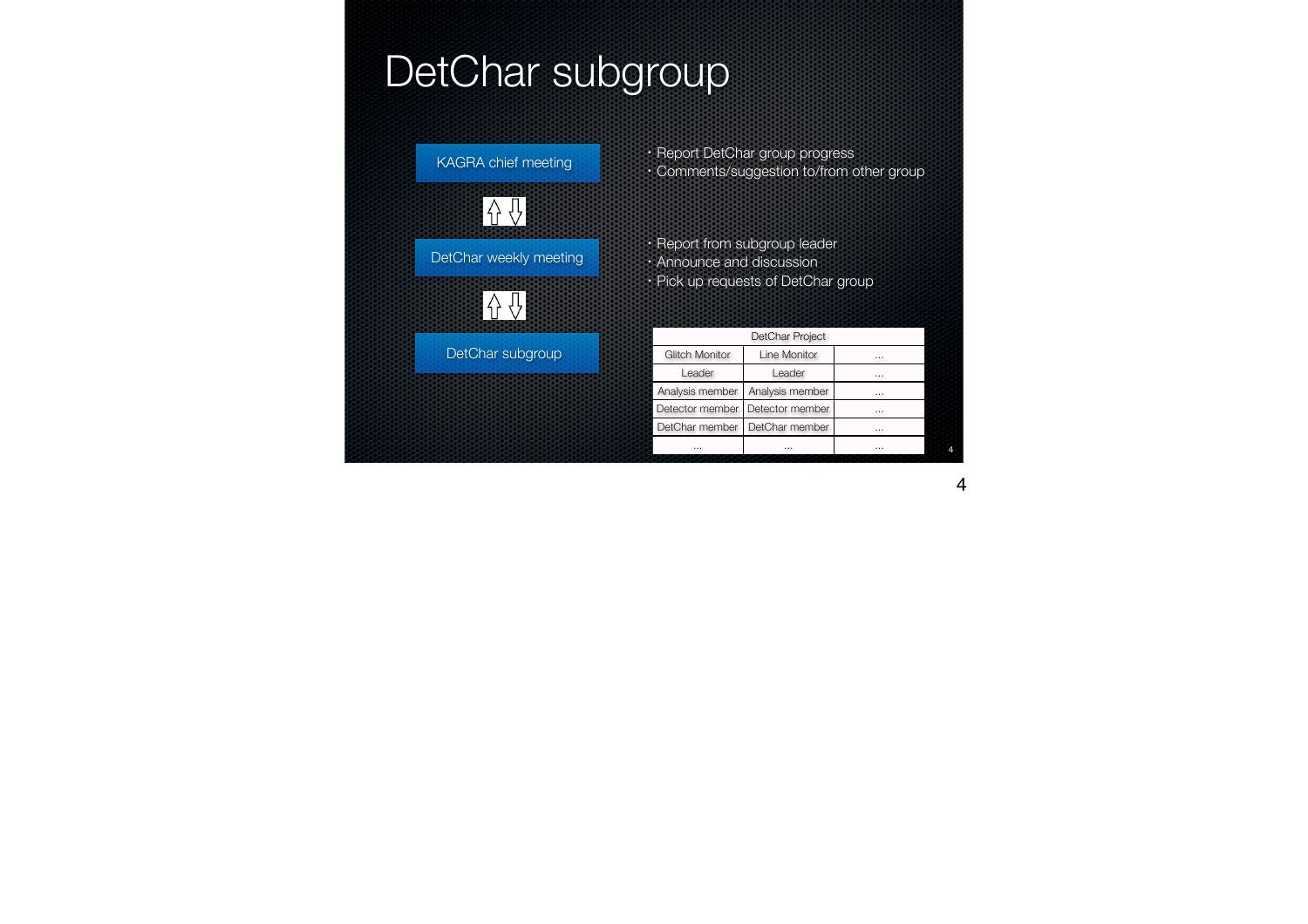### Development of software

- **Software for System** 
	- **\*** Continuous progress during operation, realtime process
	- **Simple, stably and not need to maintenance**
	- **Pick up from tools**
- **Software for Tools** 
	- **B** Develop individually (accept any language)
	- $\overline{\phantom{a}}$  Easy to use, useful for all users
	- **\*** Make manual ,sample codes and algorithm for users

**5**

5

**Important to develop useful tools.**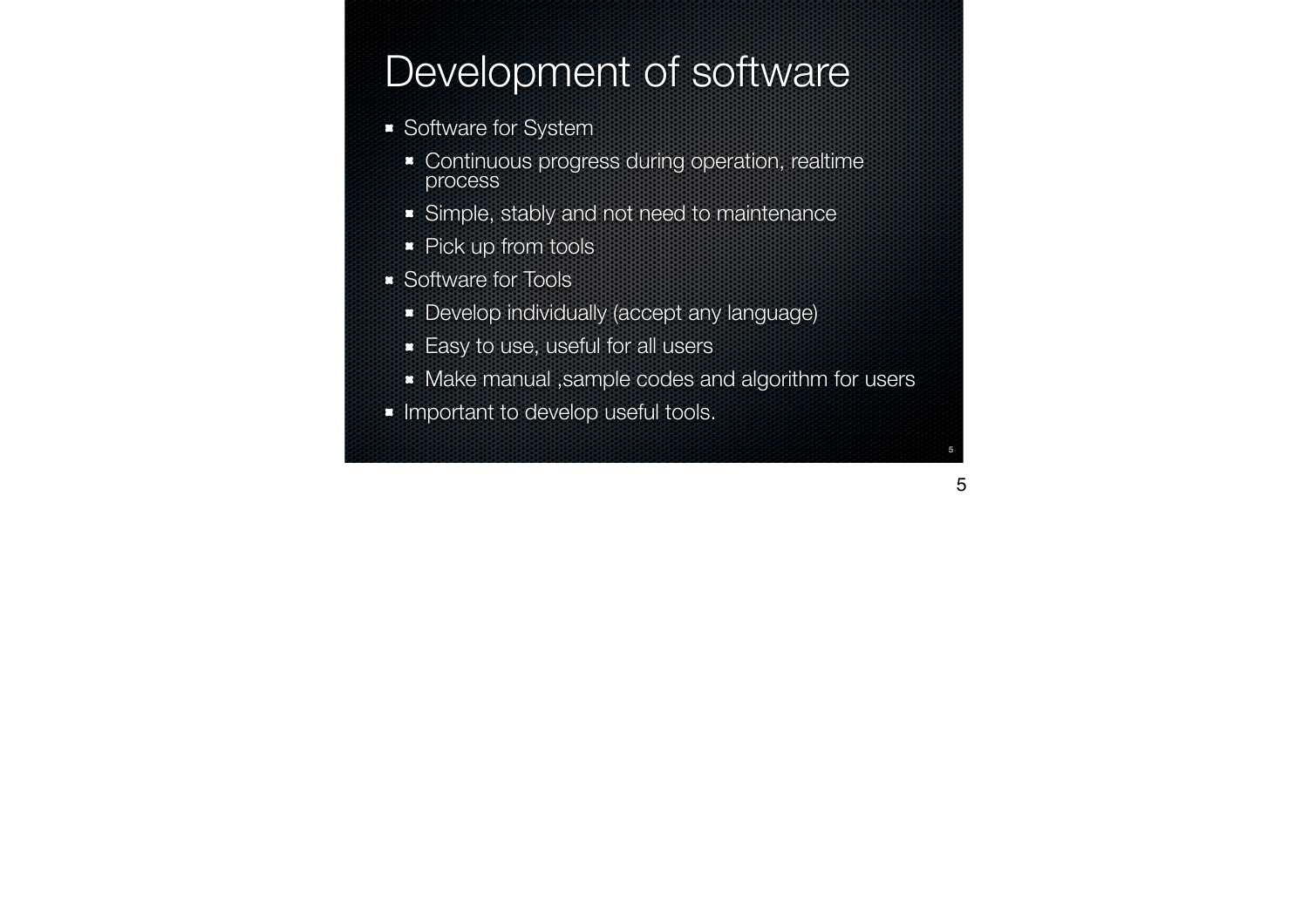# DetChar project

#### Primary Projects

- ・Detchar base system
- ・Glitch Monitor
- ・Line Monitor
- ・Gaussanity Monitor
- ・Noise Budget
- ・Health Monitor
- ・Data base
- ・Quality flag

### Special Projects

- ・Globally correlated noise
- ・Violin mode
- ・Newtonian Noise
- ・Multi-Channel Analysis
- ・Observation shift
- One project includes
- Leader

...

- Analysis group member (≧1 person)
- Detector group member (≧1 person)
- DetChar member (≧1 person)
- Main worker is DetChar Member
- Help, advise and so on from analysis/detector member**<sup>6</sup>**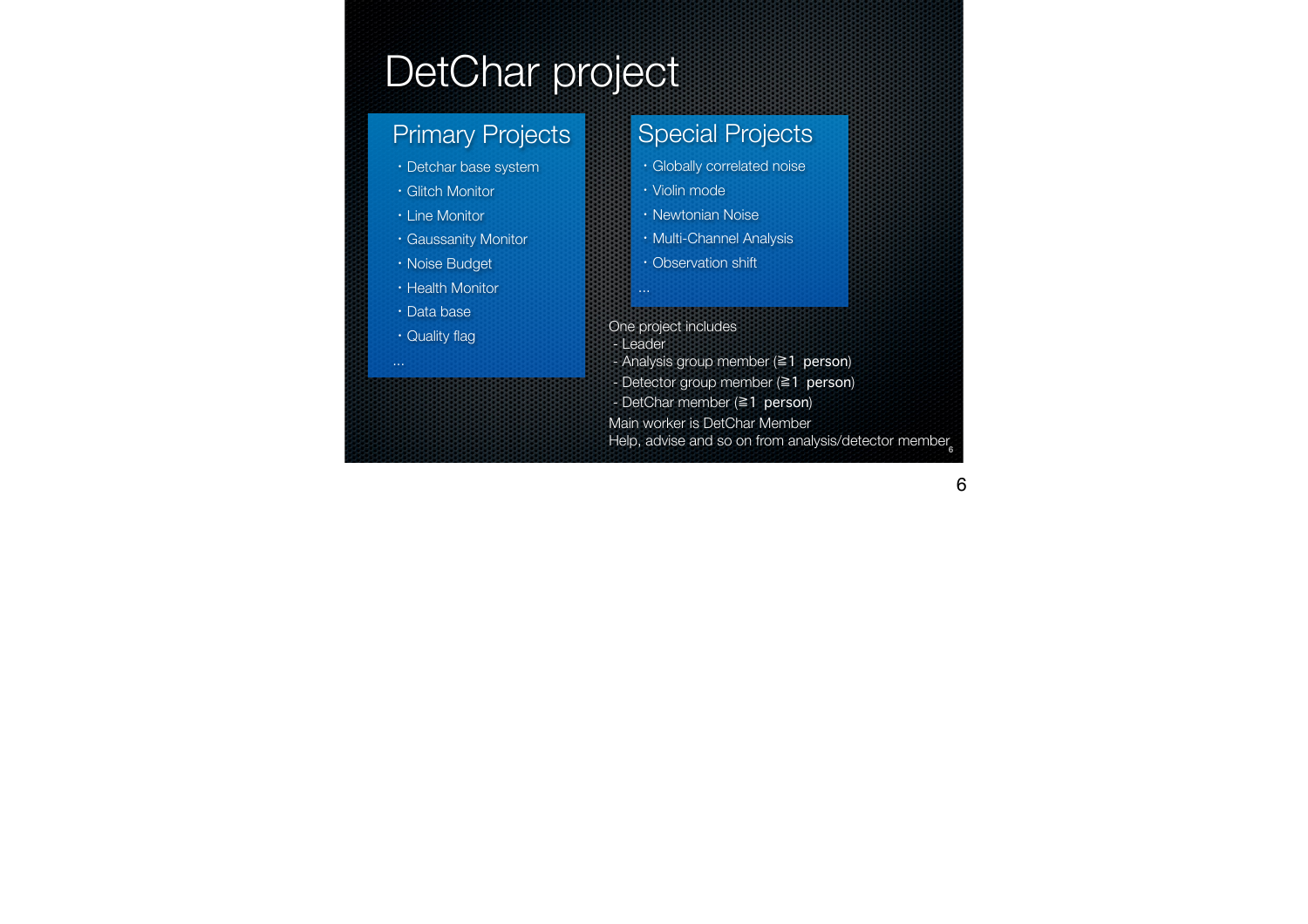### Primary project - Glitch Monitor

- Glitch detection
	- **Main algorithm would be excess power method**
	- Omega, Omicron, KleinWelle, ExcessPower, GlithMon ...

**7**

- **\*** Statistics
	- **\*** frequency and time of Glitches
- **\*** Characterization
	- **\*** duration, central frequency, power, etc ...
- **EXECO** Coherency check
- **Show analysis result by monitor, graph**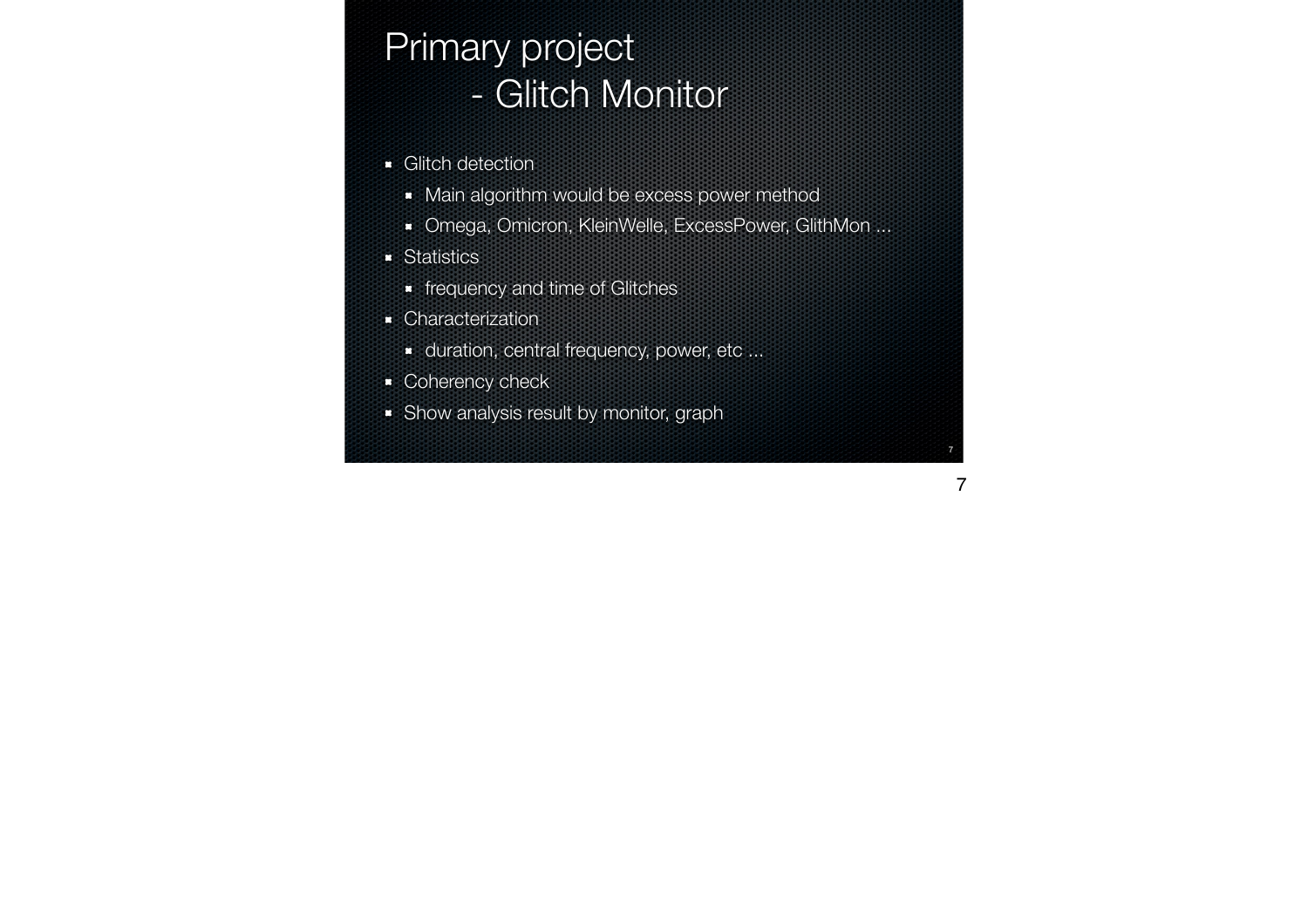## Primary project - Line Monitor

- **Exercise Line detection** 
	- **Basic algorithms are SFT, Monochromatic wave fitting**
	- **Development of new tool** 
		- **Hilbert-Huang Transform (HHT)**
- **\*** Statistics
	- **\*** frequency and time of Lines
- **\*** Characterization
	- **\*** duration, central frequency, power, etc ...
- **\*** Coherency check
- **Show analysis result by monitor, graph**

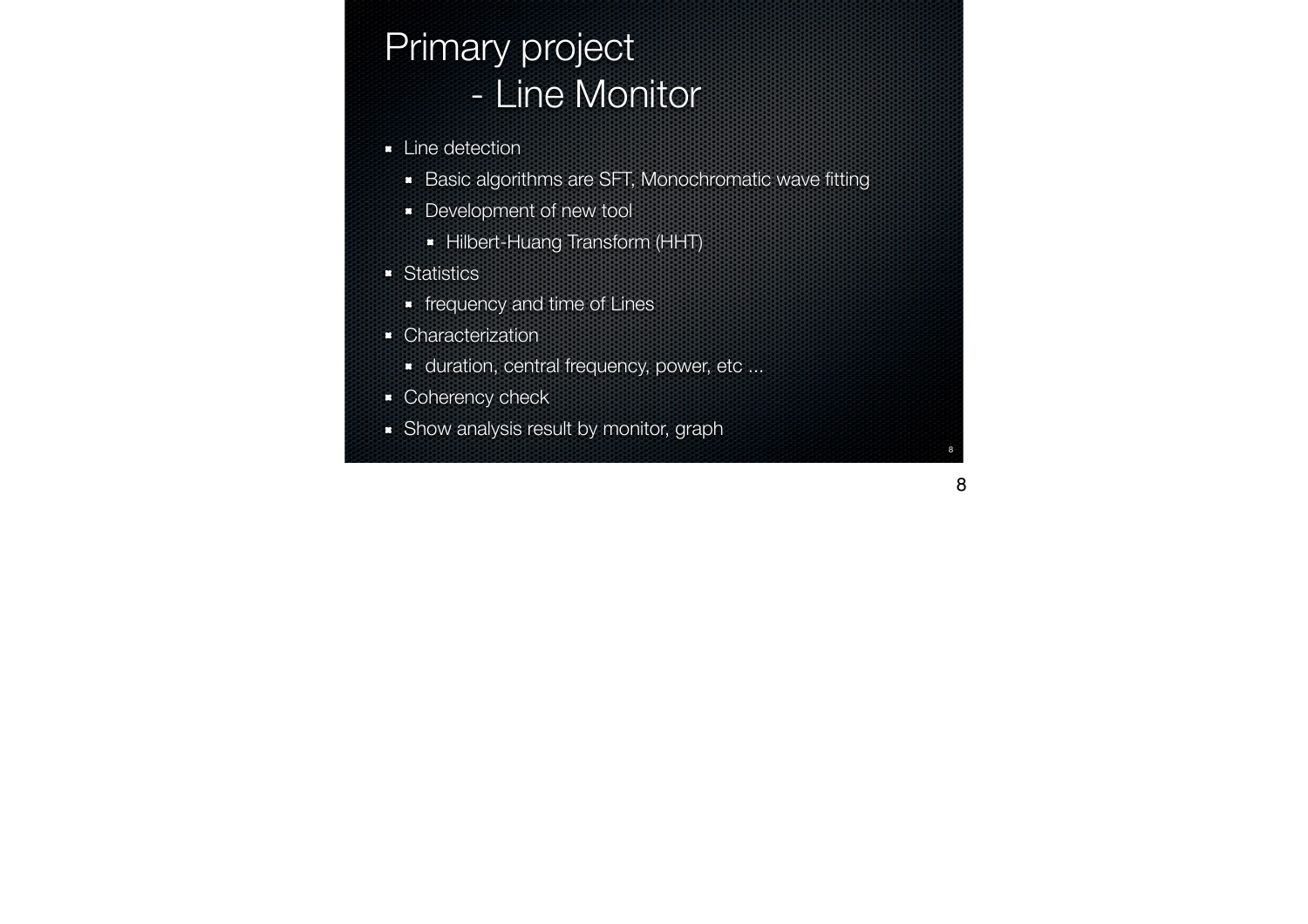### Primary project - Gaussianity Monitor

**9**

- **Noise floor tracking** 
	- **EXEC** Spectrum of noise floor
	- **Noise floor Monitor**
- **Power spectrum**
- **Rayleigh distribution tracking**
- Realtime noise modeling
	- Fitting by student-t distribution
- **\*** Monitor display